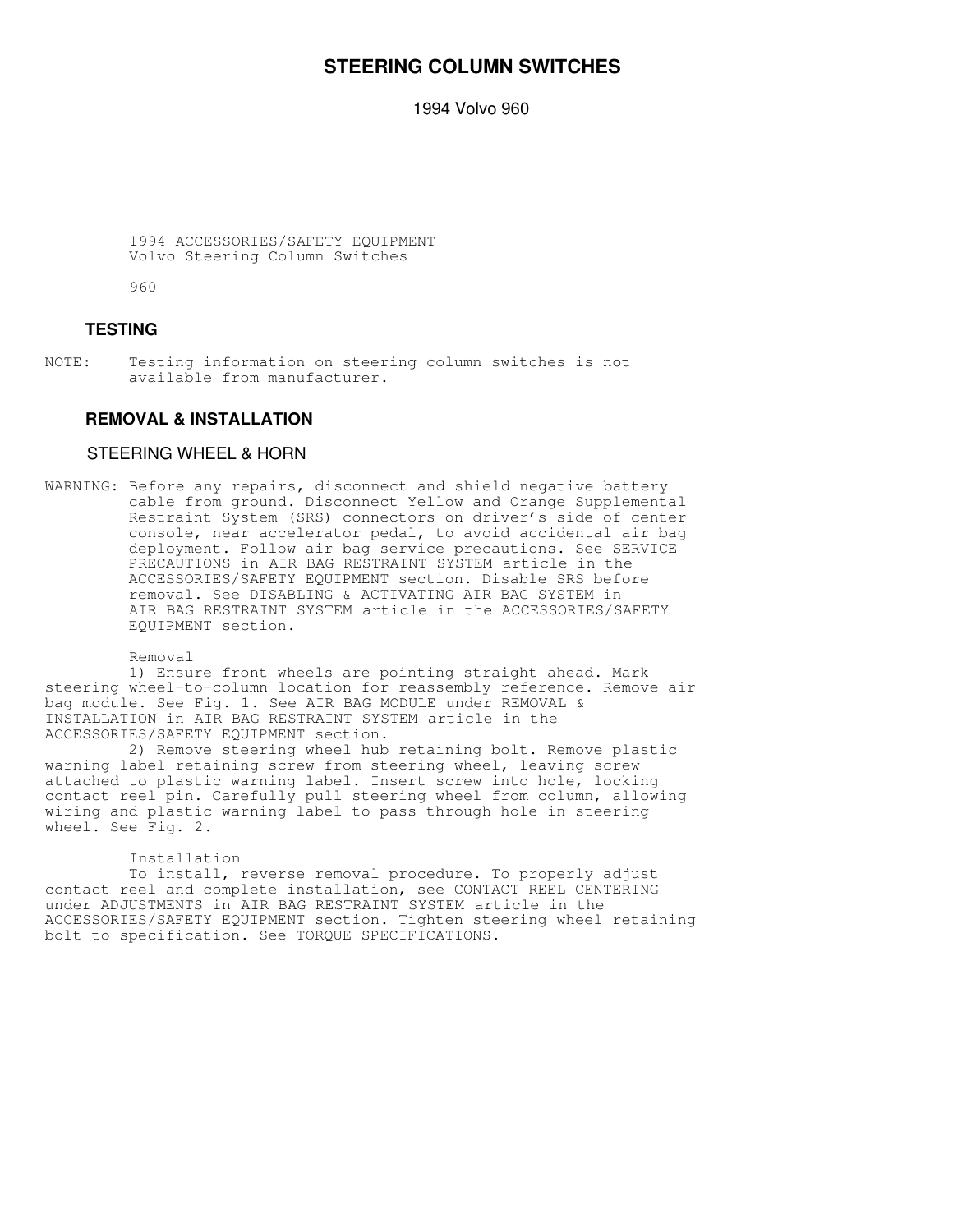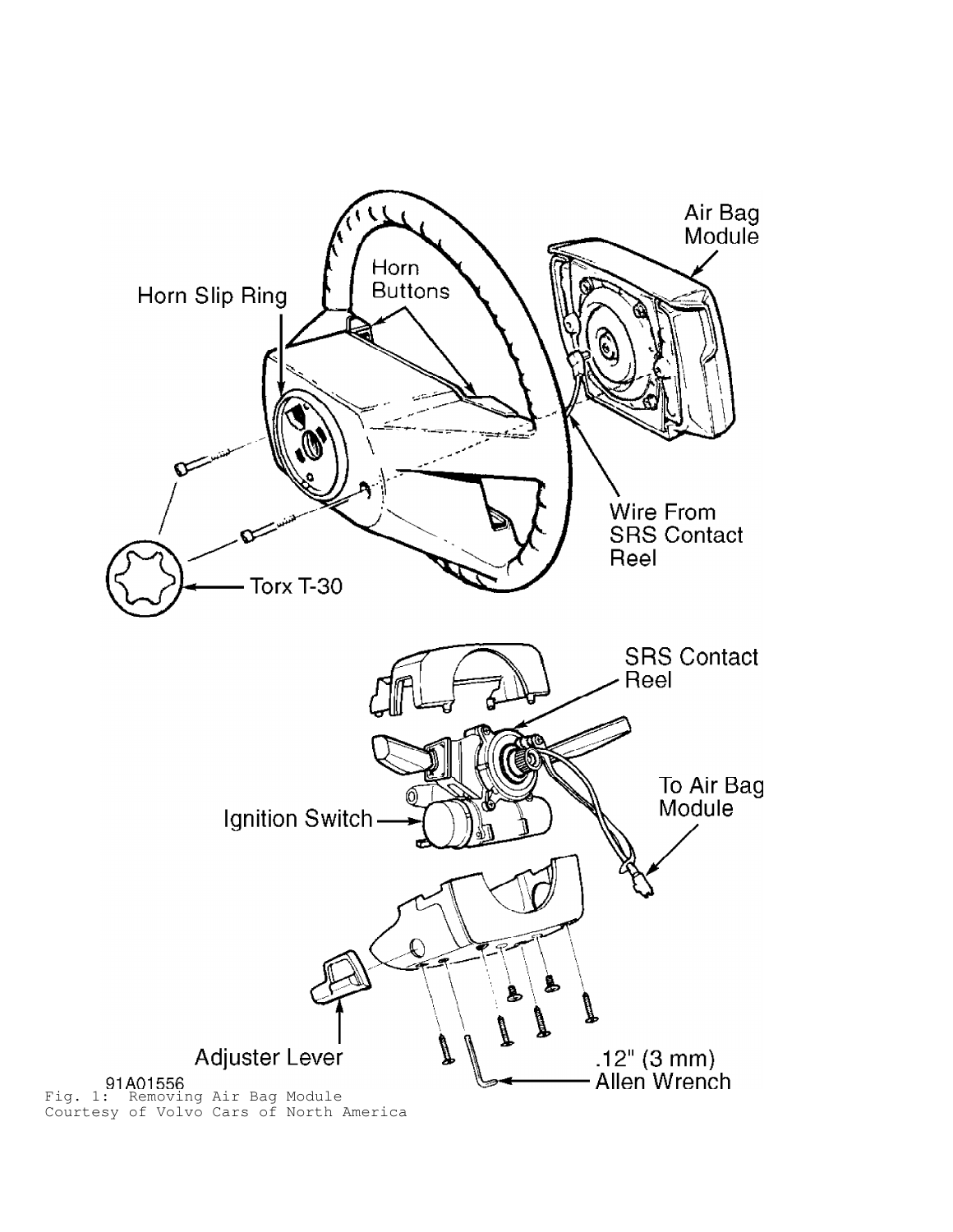

Fig. 2: Removing Steering Wheel Courtesy of Volvo Cars of North America

COMBINATION SWITCH & WIPER SWITCH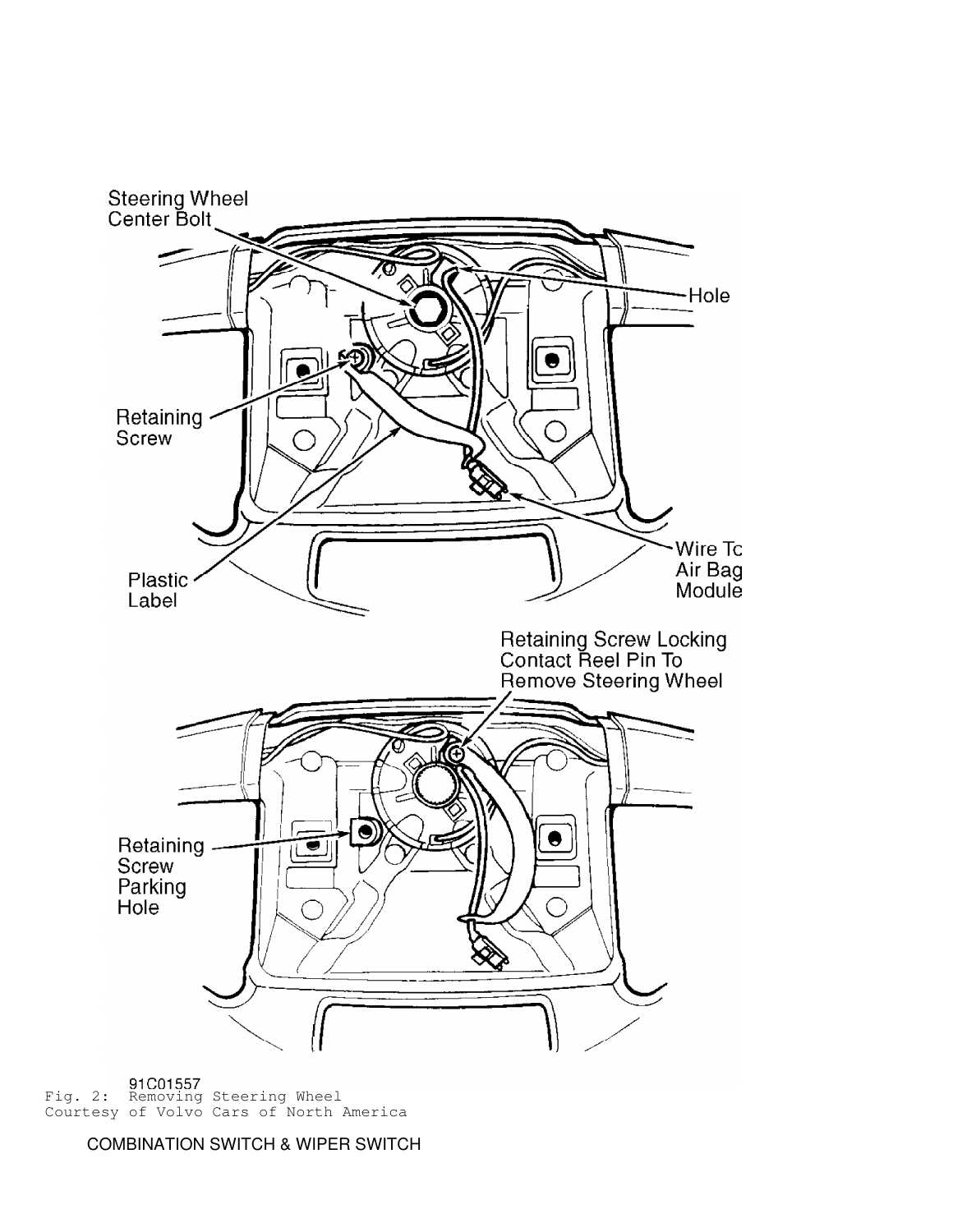Removal Remove steering wheel. See STEERING WHEEL & HORN under REMOVAL & INSTALLATION. Remove upper and lower steering column covers. See Fig. 3. Disconnect switch harness connectors behind instrument panel, near steering column. Remove switch attaching screws. See Fig. 3 or 4. Remove switch and harness.

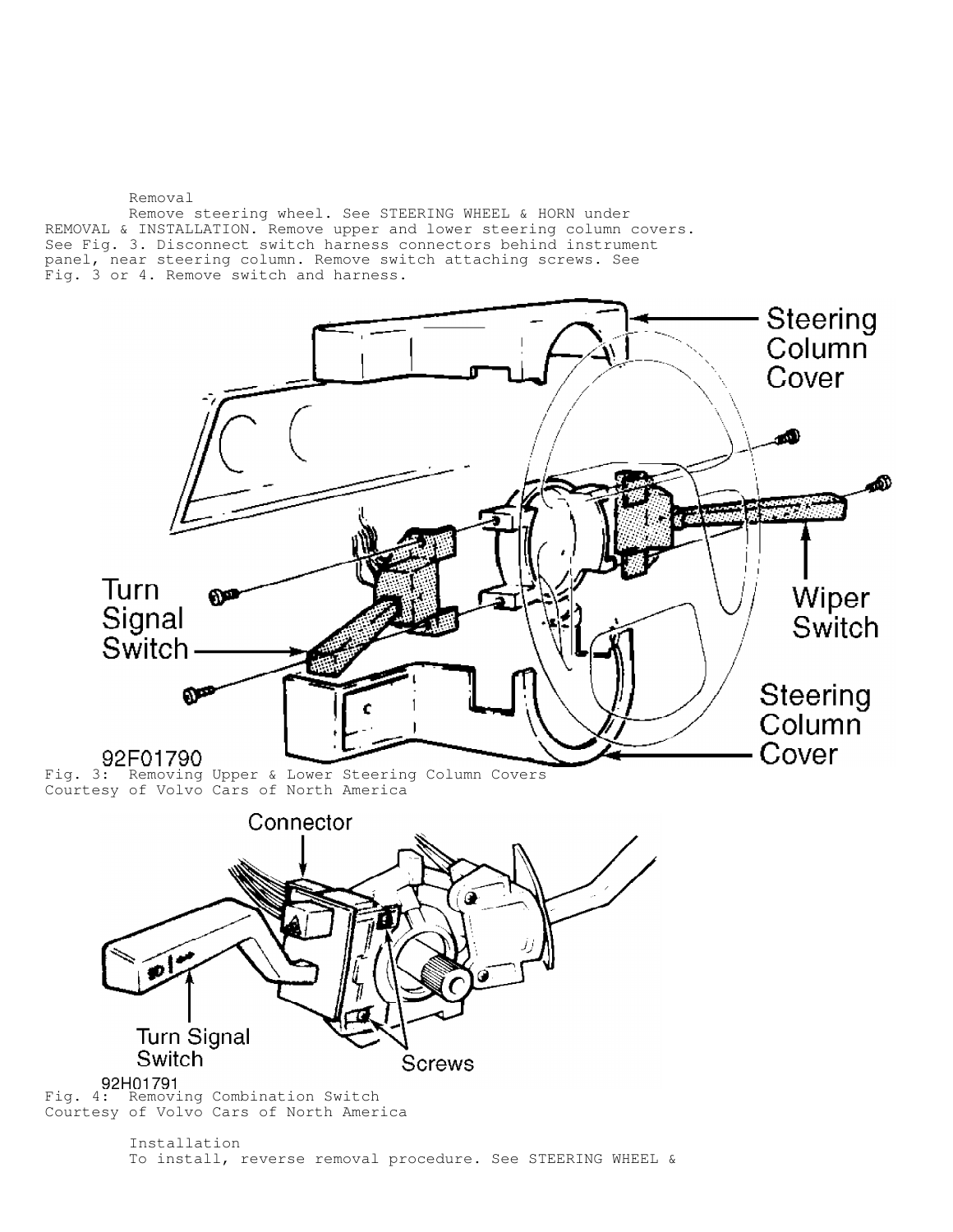HORN under REMOVAL & INSTALLATION. Ensure all electrical connections are tight. Check turn signal switch canceling.

### HEADLIGHT SWITCH

 Removal & Installation Disconnect headlight connector. Unscrew nut from switch. Remove switch. See Fig. 5. To install, reverse removal procedure.



Fig. 5: Removing Headlight Switch (960) Courtesy of Volvo Cars of North America

## IGNITION SWITCH & LOCK CYLINDER

Removal

 1) Remove sound insulation under instrument panel. Reaching up from under instrument panel, disconnect electrical connector from back of ignition lock. See Fig. 6. Remove upper steering column cover and ignition lock panel.

 2) Loosen ignition lock fixing bolt, located behind upper steering column cover. Put key in ignition switch and turn switch to START position. From under instrument panel, push lock barrel back through hole and remove ignition lock.

### Installation

 Insert key in lock. Turn key and press in locking catch. Remove key. Insert lock in slot. Release barrel enough to insert key again. Tighten locking screw, and ensure key operates properly. To complete installation, reverse removal procedure.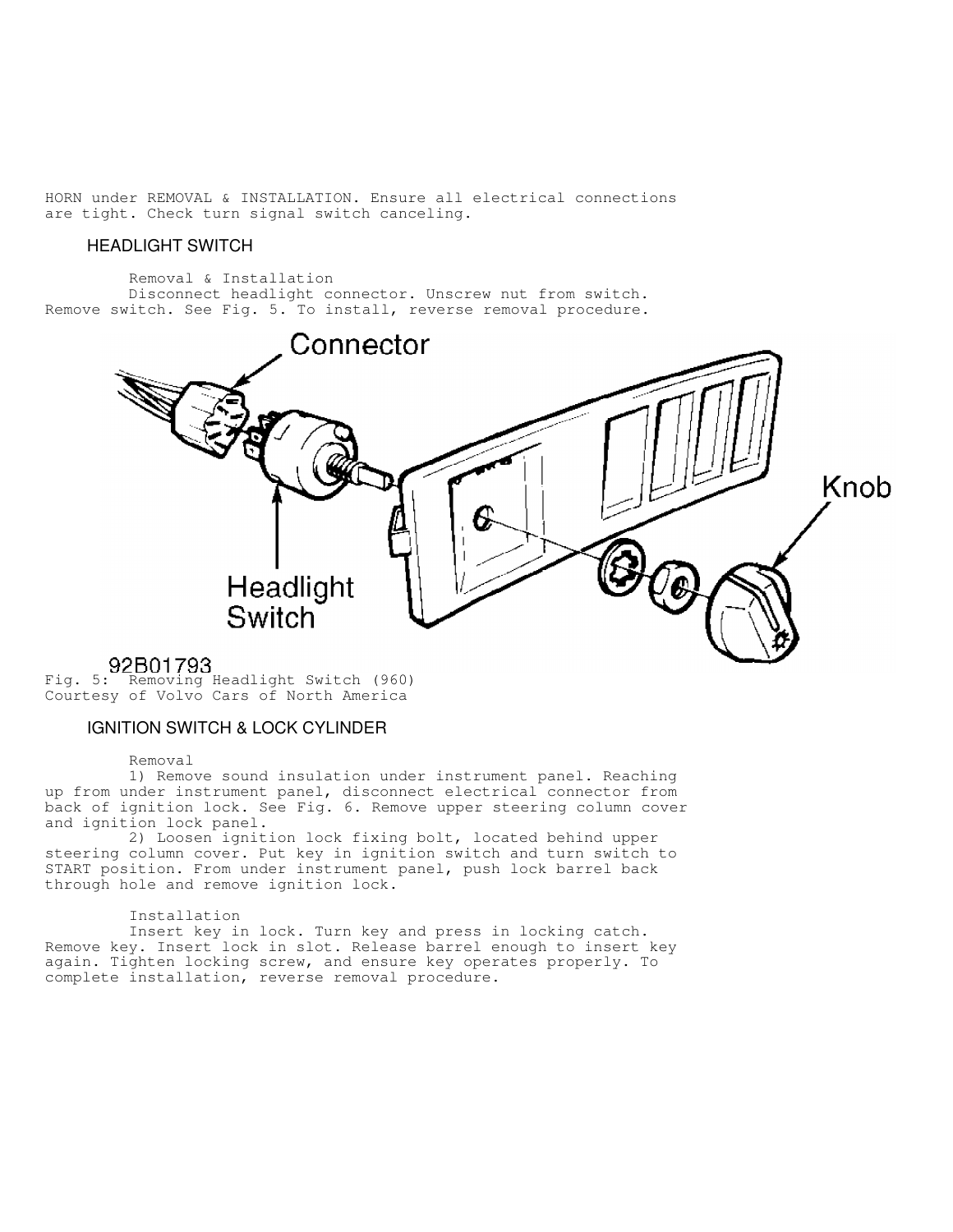

Fig. 6: Removing Ignition Switch Connector (960) Courtesy of Volvo Cars of North America

## **TORQUE SPECIFICATIONS**

TORQUE SPECIFICATIONS TABLE

| Application                       |  | $Ft$ . $Lbs.$ $(N.m)$ |
|-----------------------------------|--|-----------------------|
| Steering Wheel Bolt  24 (33)      |  |                       |
|                                   |  | INCH $Lbs. (N.m)$     |
|                                   |  |                       |
| $(1)$ - Tighten right bolt first. |  |                       |